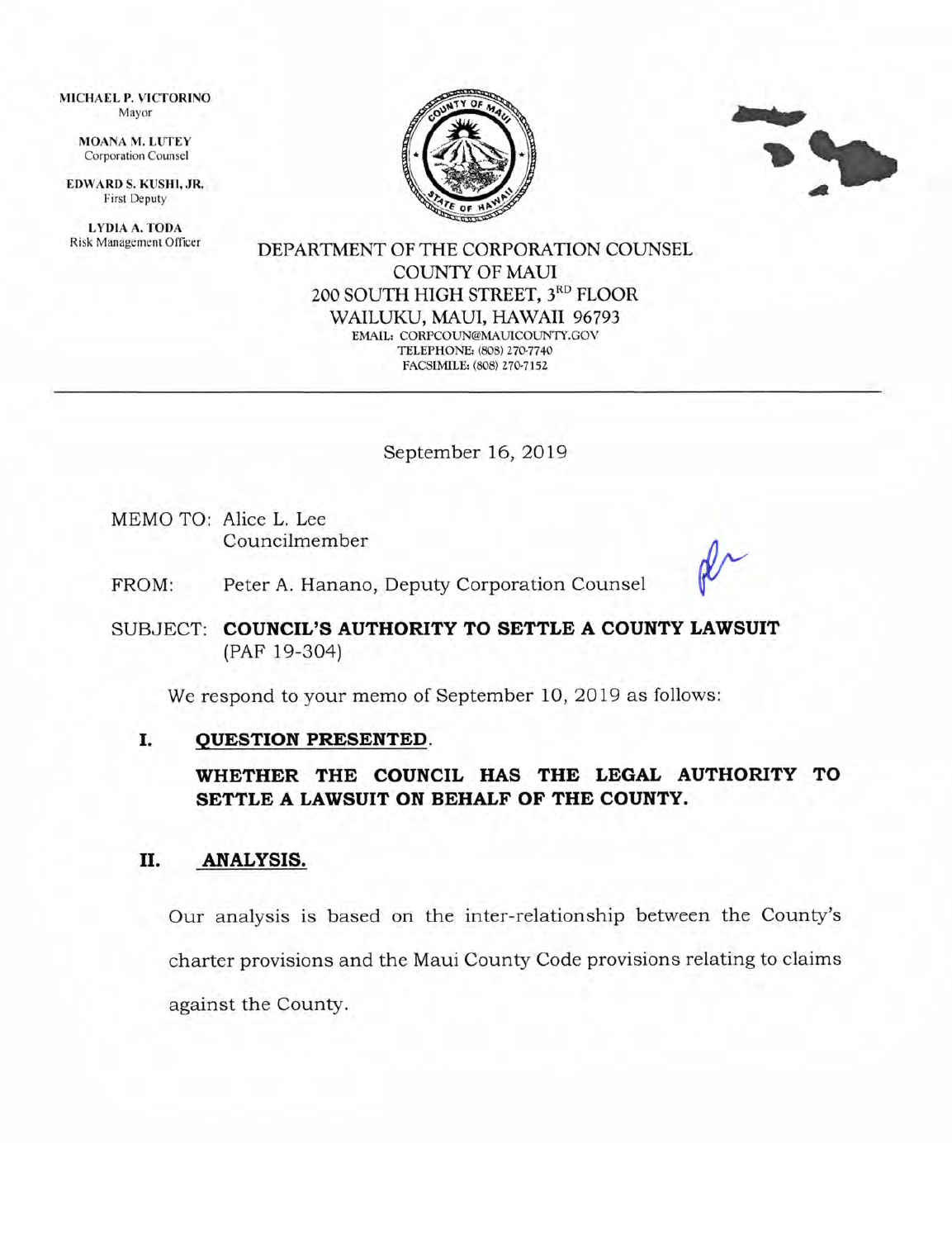Alice L. Lee, Councilmember September 16, 2019 Page | 2

#### A. County Charter Provisions

The County's delegation of authority from the state to "frame and adopt a charter for its own self-government" is expressly set forth in Article VIII of the Hawai'i Constitution which delineates, and limits, the grant of power from the state to its political subdivisions, Haw. Const. art. 8, S 2. Fursuant to the constitution, once adopted, charter provisions with respect to the County's "executive, legislative and administrative structure and organization shall be superior to statutory provisions, subject to the authority of the legislature to enact general laws allocating and reallocating powers and functions." Id.

A basic tenet of municipal corporation law is that an ordinance which conflicts with an express provision in a charter is invalid. Fasi v. City Council of City & Cty. of Honolulu, 72 Haw. 513, 518-19, 823 P.2d 742, 744 (1992). "The proposition is self-evident . . . that an ordinance must conform to, be subordinate to, not conflict with, and not exceed the charter, and can no more change or limit the effect of the charter than a legislative act can modify or supersede a provision of the constitution of the state. Ordinances must not only conform with the express terms of the charter, but they must not conflict in any degree with its object or with the purposes for which the local corporation is organized[.]" Id. (Citation omitted). It is also a fundamental tenet of municipal corporation law that a charter may not be amended except by properly initiated and enacted charter amendments. Id.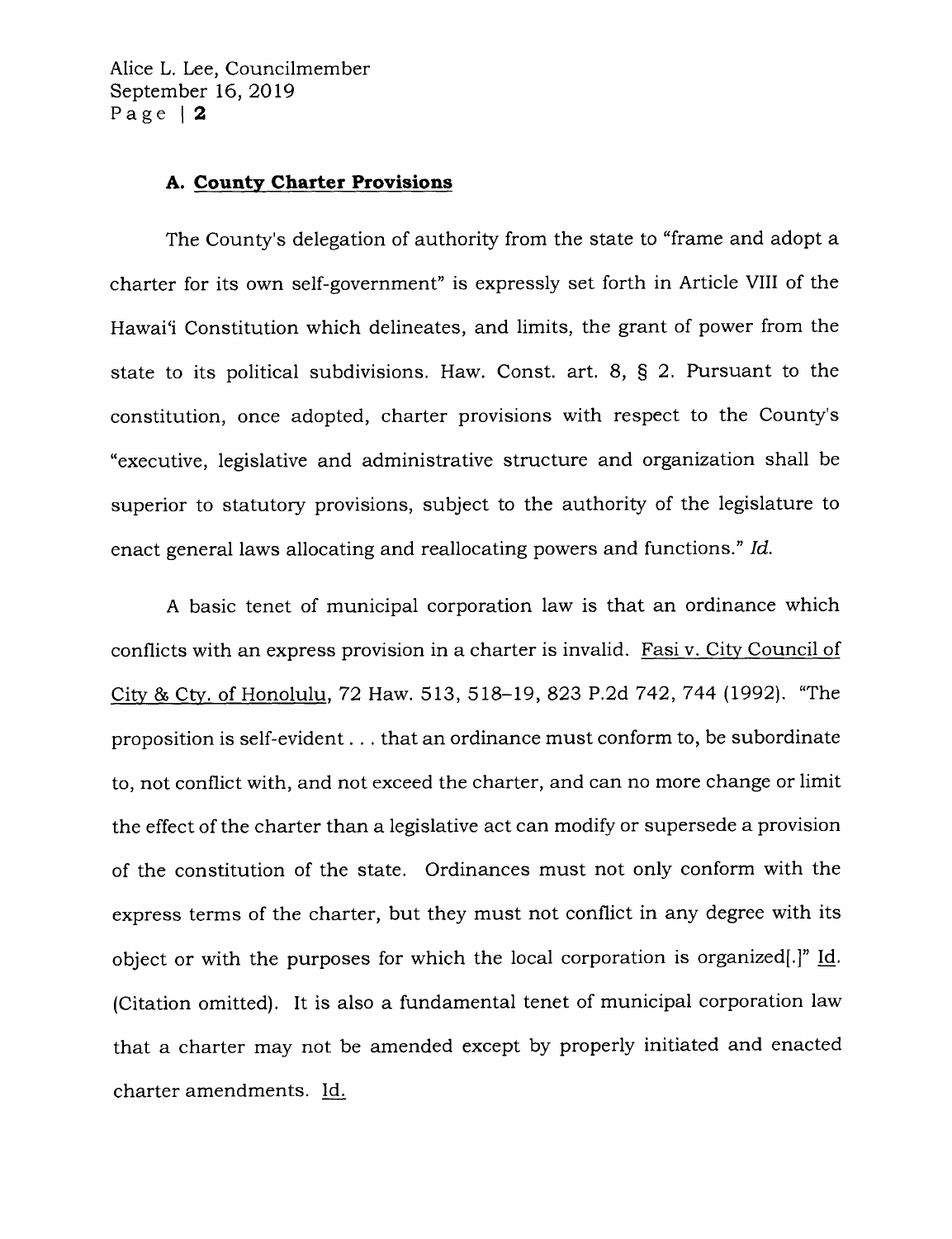Alice L. Lee, Councilmember September 16,2Ol9 Page | 3

Moreover, where the very structure of the charter itself anticipates separation of legislative and executive power, council may not directly contradict or nullify a charter provision by ordinance. Fasi v. City Council of Citv & CW. of Honolulu, T2 Haw. 513, 519, 823 P.2d 742,745 (1992). Further, as <sup>a</sup> comprehensive general rule, an ordinance may not conflict with the express provisions, purposes, or object of the City Charter, particularly the principle of separation of powers dictated by the charter, in that neither branch may exercise the powers vested in the other by the charter. Harris v. DeSoto, 80 Hawai'i 425, 432,911 P.2d 60,67 (1996).

Here, the question presented above should be considered in light of the basic scheme of the Maui County Charter ("Charter"). Indeed, the Charter has as its basic scheme, a clear and definite separation of the legislative and executive power. On one hand, the executive power is vested in the executive branch headed by the mayor.<sup>1</sup> The mayor's powers, duties and functions are specified in Section 7-5 of the Charter, which includes exercising "supervision directly or through the managing director over all departments enumerated in Article 8. . . and other agencies as provided by law"<sup>2</sup>, as well as "Sign instruments" requiring execution by the County, including deed and other conveyances, except those which the director of finance or other officer is authorized by this

<sup>1</sup> Section 6-1, Charter.

 $2$  Section 7-5.1, Charter.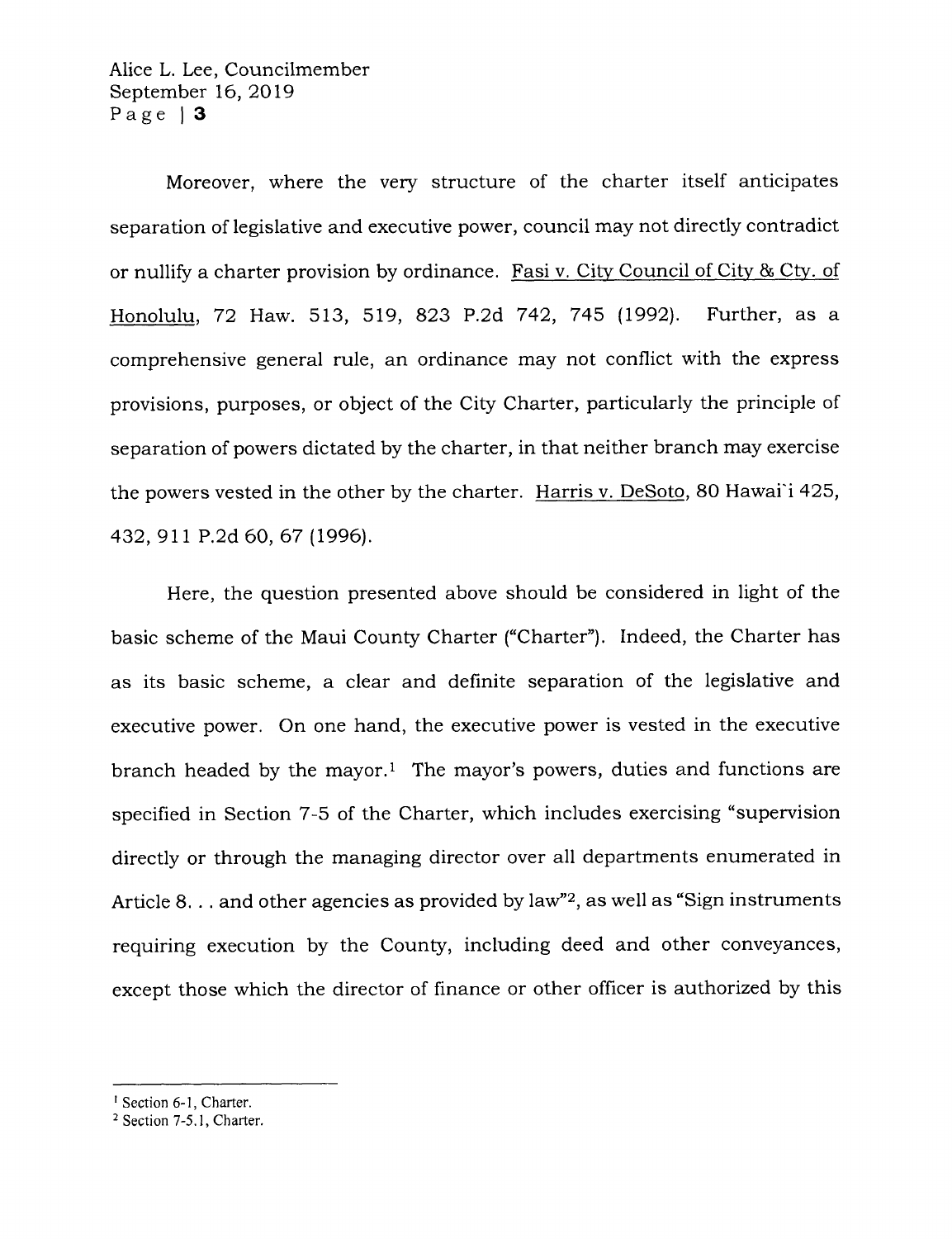charter, ordinance or resolution, to sign."3 Additionally, also under Section 7-5, "the mayor shall . . . enforce the provisions of this charter, the ordinances of the county and all applicable laws,"

On the other hand, the legislative power is vested in legislative branch represented by council. Section 3-6 of the Charter specifies the powers of the council, which includes the power "to legislate appropriations for county purposes subject to the limitations provided by this charter." However, Section 3-8 mandates restrictions on the council and council members. That section states in pertinent part that:

# Section 3-8. Restrictions on Council and Council Members.

\*rr\*

2. Neither the council nor its members shall give orders to any county employees or county officers other than those appointed pursuant to Section 3-7 or Article 5, either publicly or privately. Any willful violation of the provisions of this subsection by a member of the council shall be sufficient grounds for the councilmember's removal from office by impeachment. <sup>4</sup>

Under the separation of powers so provided, each branch is coordinate with the other, and neither may exercise the power vested in the other. See Citv Council of City & Cty. of Honolulu v. Fasi, 52 Haw. 3, 5-6, 467 P.2d 576, 578 (1970). However, this does not mean that the wall of separation is complete and

<sup>&</sup>lt;sup>3</sup> Section 7-5.11, Charter.

<sup>&</sup>lt;sup>4</sup> Charter Section 3-7 pertains to the Office of Council Services, while Article 5 relates to the County Clerk.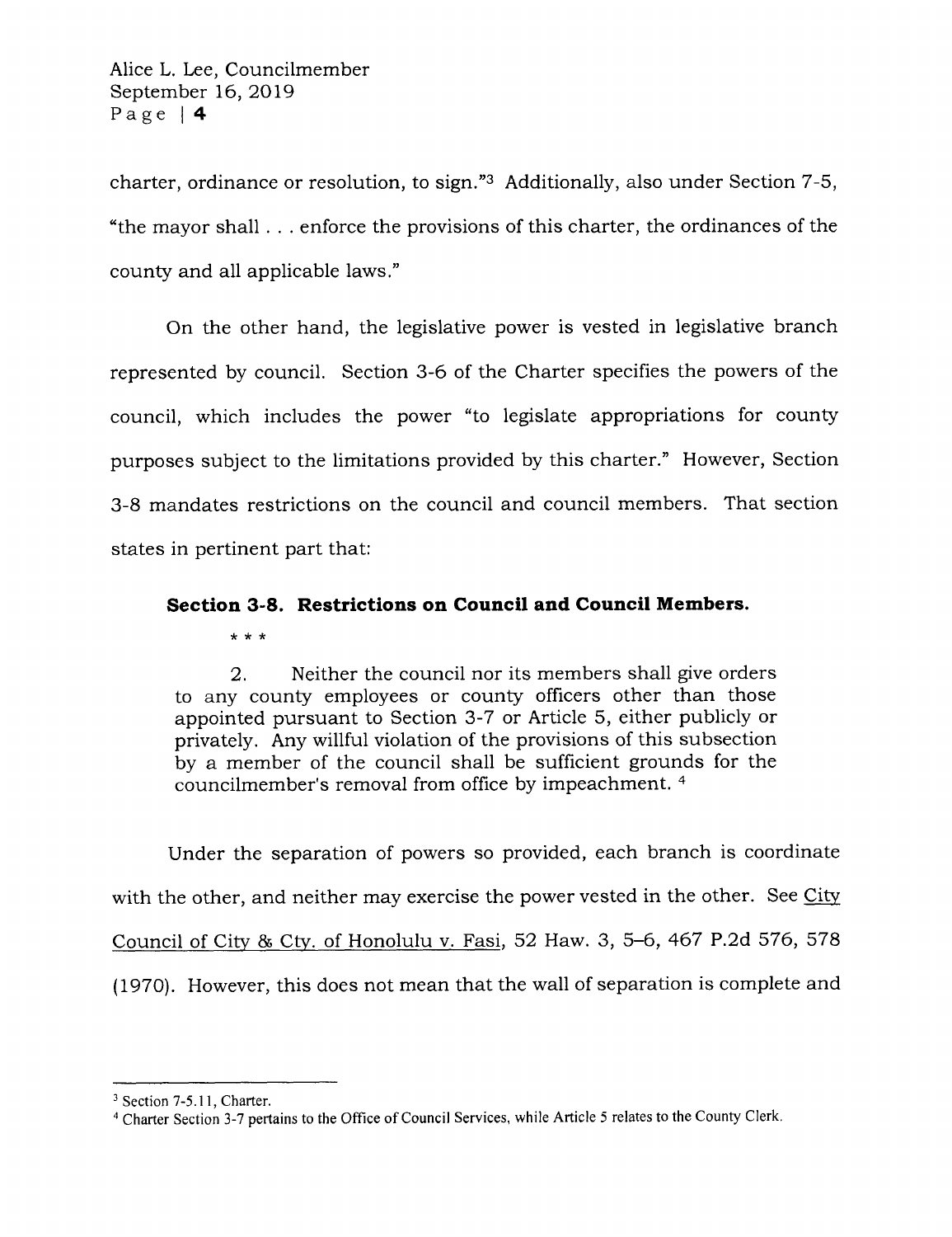Alice L. Lee, Councilmember September 16,2079 Page | 5

either branch is free to exercise its power as it pleases without any say by the other. Id. (Citations omitted).

## **B. Maui County Code Provisions**

The question presented involves the application of Maui County Code Section (MCC) 3.16.020. Subsection B of Section 3.16.020 provides in pertinent part:

#### 3.16.020 - Settlement of claims and other civil litigation.

B. Other Claims or Civil Litigation. The corporation counsel, with the approval of the mayor, may settle, compromise, or otherwise resolve any claim not described in subsection A of this section, now existing or which may hereafter arise, requiring payment of a total amount not exceeding \$7,500; provided, that the fund to settle claims has been appropriated and is available therefor. Any settlement in excess of \$7,500 shall require council authorization.

In Harris v. DeSoto, the Hawai'i Supreme Court considered whether an ordinance (No. 93-78), similar to MCC Section 3.L6.O2O, which effectively vested exclusive power in the City and County of Honolulu Council to settle claims in excess of \$5,000 as well as suits for injunctive, declaratory, and extraordinary relief, was unlawful and void because it violated the city charter. The Harris court noted that Ordinance No. 93-78 is ostensibly not limited to the power to settle claims with city funds, but that the council has the power to "accept" any offer made by a claimant and, should the council "accept" the offer on its terms, the council's acceptance is binding on the city, and the city is bound to comply with the terms of the offer or be in breach of the settlement agreement.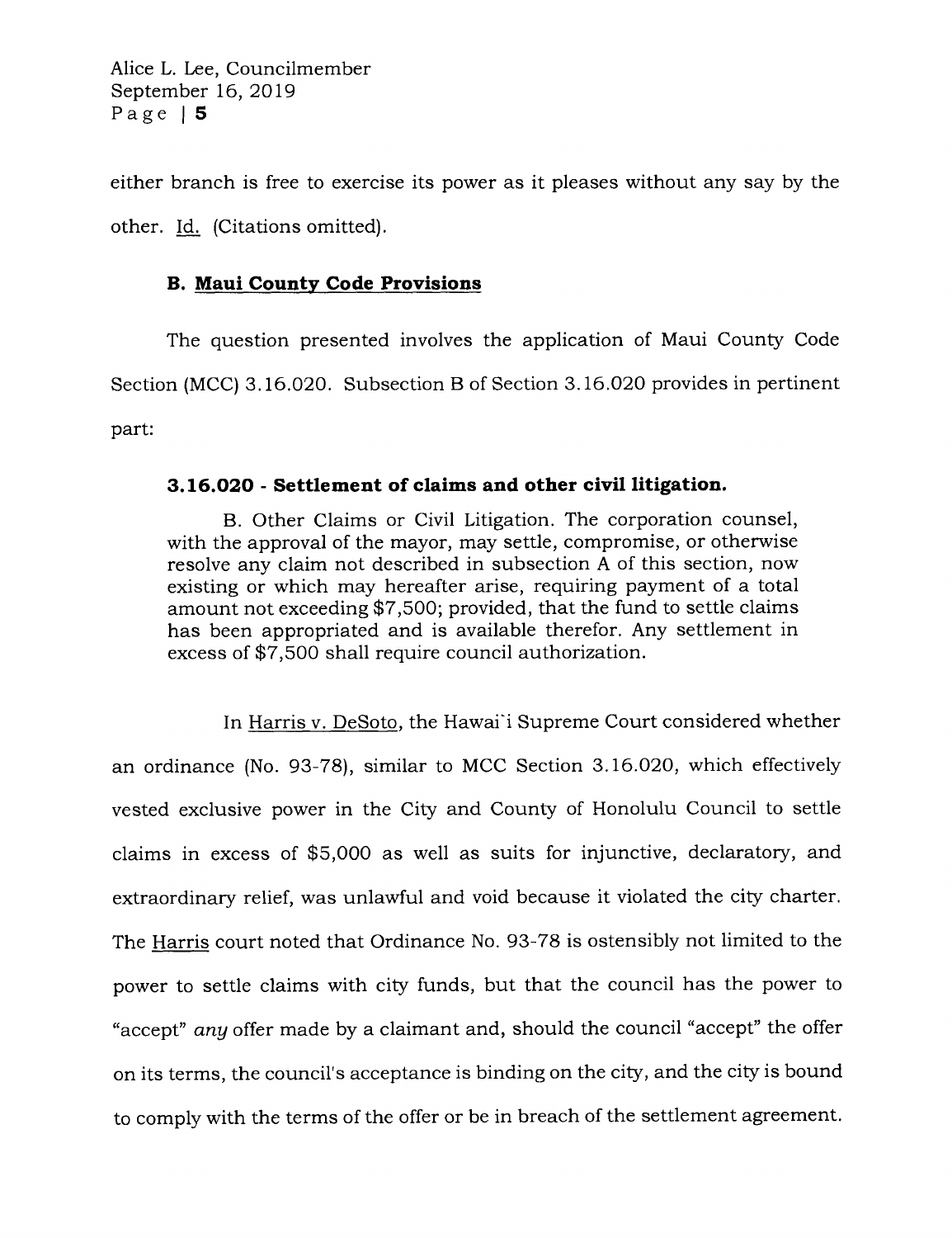Alice L. Lee, Councilmember September 16,2Ol9 Page | 6

Id., at 437, P.2d 60, 72. In rendering its decision, the Hawai'i Supreme Court

opined that:

Under the scheme as set out by the Ordinance, potential conflicts with the object and purposes of the charter arise. As previously noted, at the heart of the form of government prescribed by the charter is the principle of separation of powers, in that each coordinate branch of municipal government is charged with particular governmental functions, largely free from interference by the others. As written, Ordinance No. 93-78 violates the principle of separation of powers to the extent that it essentially grants to the council the power to bind the city to *any* terms, whether or not the terms fall within the powers of the council, by granting the power to the council to accept any offer of settlement for a claim against the city, thereby binding the city to the terms of the agreement.

Pursuant to this logic, the council could potentially affect and/or l any aspect of city government that of a "claim" against the citv-a situation clearlv in conflict with the system of separation of powers mandated by the charter. . . Under the power granted to the council by Ordinance No. 93-78, the council could similarly affect and/or control myriad other aspects and functions of city government, seemingly limited only by the topic of the dispute.

Harris v. DeSoto, at 437, P.2d at 72 (emphasis added). Finally, the Harris court

stated the following in pertinent part:

It is axiomatic that, as a general principle, the scope of authority of a branch of municipal government to settle a claim on behalf of the city is limited by the authority vested in that branch to pledge, grant, or commit the consideration sought by the claimant or offered by the city in settlement. Thus, where the consideration for settlement involves the commitment of city funds or an exercise of municipal authority *exclusively* vested in the council by the charter, the council may alone pledge, grant, or commit the settlement consideration. Similarly, where the consideration for settlement involves an exercise of municipal authority exclusively vested in the executive. the executive mav alone pledge, grant, or commit the settlement consideration. However, where the consideration for settlement of a claim requires (1) both an exercise of municipal